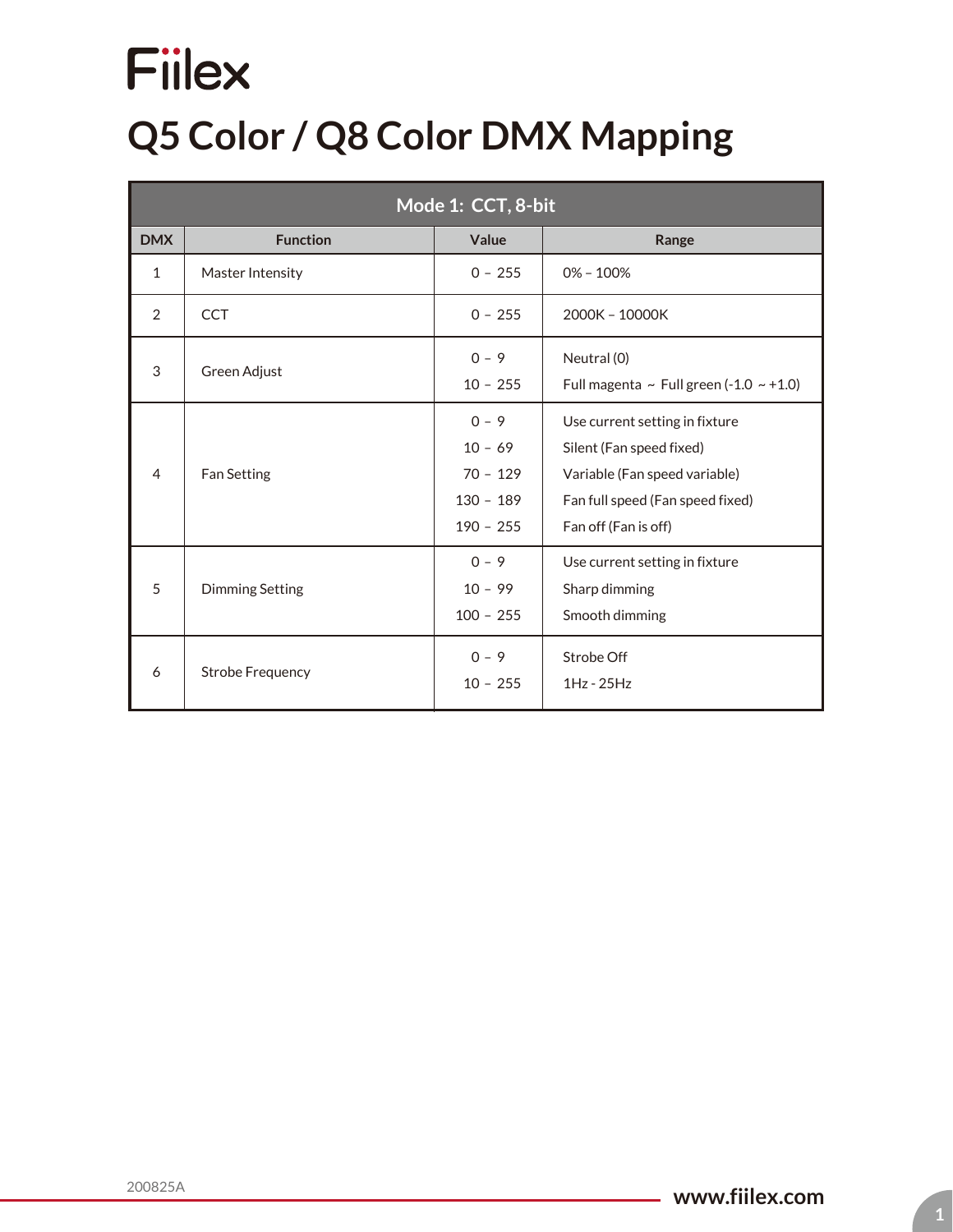

| Mode 2: HSI, 8-bit |                         |                                                                  |                                                                                                                                                         |  |
|--------------------|-------------------------|------------------------------------------------------------------|---------------------------------------------------------------------------------------------------------------------------------------------------------|--|
| <b>DMX</b>         | <b>Function</b>         | Value                                                            | Range                                                                                                                                                   |  |
| $\mathbf{1}$       | Master Intensity        | $0 - 255$                                                        | $0\% - 100\%$                                                                                                                                           |  |
| $\overline{2}$     | Hue                     | $0 - 255$                                                        | $0^{\circ} - 360^{\circ}$                                                                                                                               |  |
| 3                  | Saturation              | $0 - 255$                                                        | 0% - 100%                                                                                                                                               |  |
| $\overline{4}$     | <b>Fan Setting</b>      | $0 - 9$<br>$10 - 69$<br>$70 - 129$<br>$130 - 189$<br>$190 - 255$ | Use current setting in fixture<br>Silent (Fan speed fixed)<br>Variable (Fan speed variable)<br>Fan full speed (Fan speed fixed)<br>Fan off (Fan is off) |  |
| 5                  | <b>Dimming Setting</b>  | $0 - 9$<br>$10 - 99$<br>$100 - 255$                              | Use current setting in fixture<br>Sharp dimming<br>Smooth dimming                                                                                       |  |
| 6                  | <b>Strobe Frequency</b> | $0 - 9$<br>$10 - 255$                                            | Strobe Off<br>$1Hz - 25Hz$                                                                                                                              |  |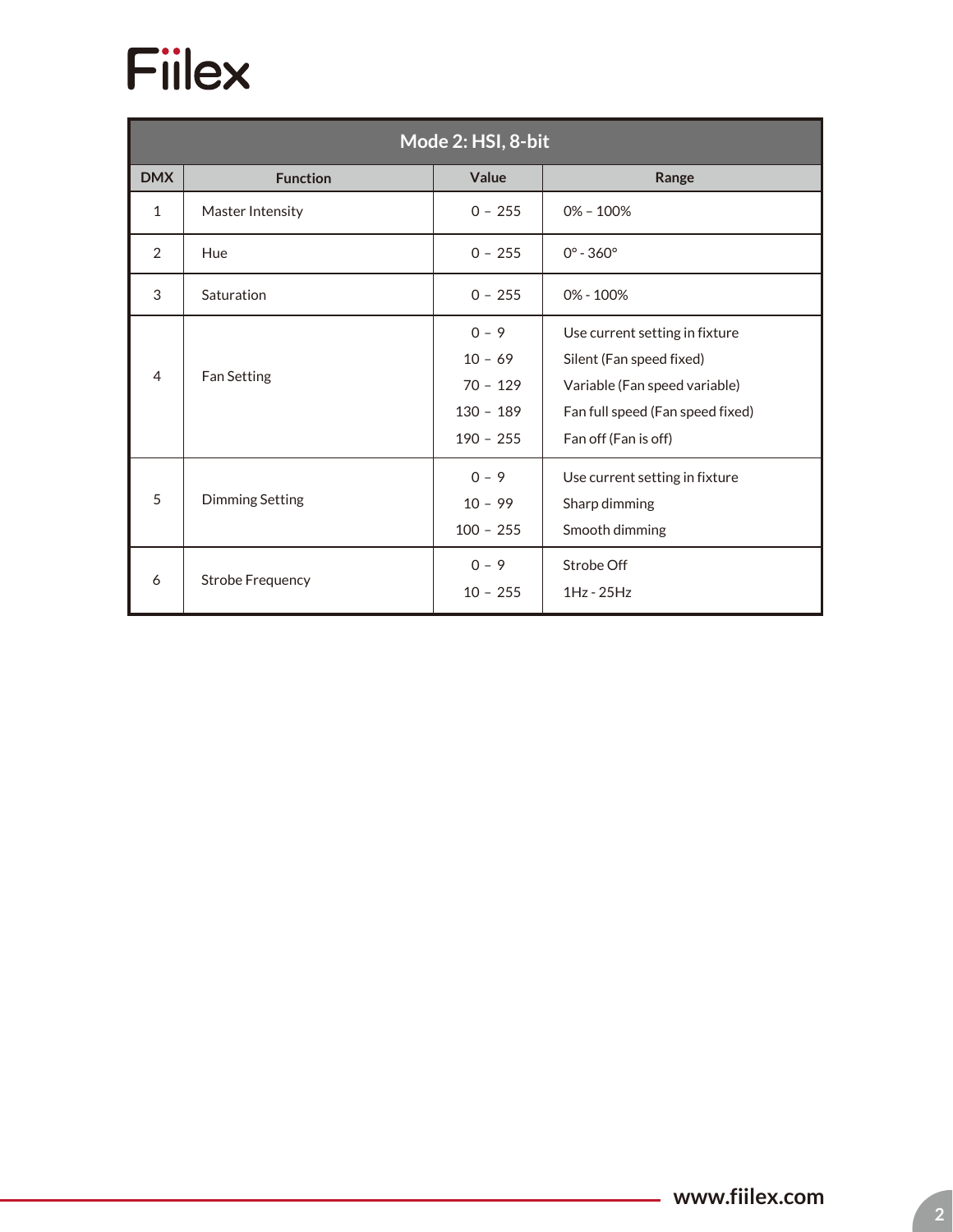| Mode 3: RGBW, 8-bit |                         |                                                                  |                                                                                                                                                         |  |
|---------------------|-------------------------|------------------------------------------------------------------|---------------------------------------------------------------------------------------------------------------------------------------------------------|--|
| <b>DMX</b>          | <b>Function</b>         | Value                                                            | Range                                                                                                                                                   |  |
| $\mathbf{1}$        | Master Intensity        | $0 - 255$                                                        | 0% - 100%                                                                                                                                               |  |
| $\overline{2}$      | <b>Intensity Red</b>    | $0 - 255$                                                        | 0% - 100%                                                                                                                                               |  |
| 3                   | <b>Intensity Green</b>  | $0 - 255$                                                        | 0% - 100%                                                                                                                                               |  |
| 4                   | <b>Intensity Blue</b>   | $0 - 255$                                                        | 0% - 100%                                                                                                                                               |  |
| 5                   | Intensity White         | $0 - 255$                                                        | $0\% - 100\%$                                                                                                                                           |  |
| 6                   | Fan Setting             | $0 - 9$<br>$10 - 69$<br>$70 - 129$<br>$130 - 189$<br>$190 - 255$ | Use current setting in fixture<br>Silent (Fan speed fixed)<br>Variable (Fan speed variable)<br>Fan full speed (Fan speed fixed)<br>Fan off (Fan is off) |  |
| $\overline{7}$      | <b>Dimming Setting</b>  | $0 - 9$<br>$10 - 99$<br>$100 - 255$                              | Use current setting in fixture<br>Sharp dimming<br>Smooth dimming                                                                                       |  |
| 8                   | <b>Strobe Frequency</b> | $0 - 9$<br>$10 - 255$                                            | Strobe Off<br>$1Hz - 25Hz$                                                                                                                              |  |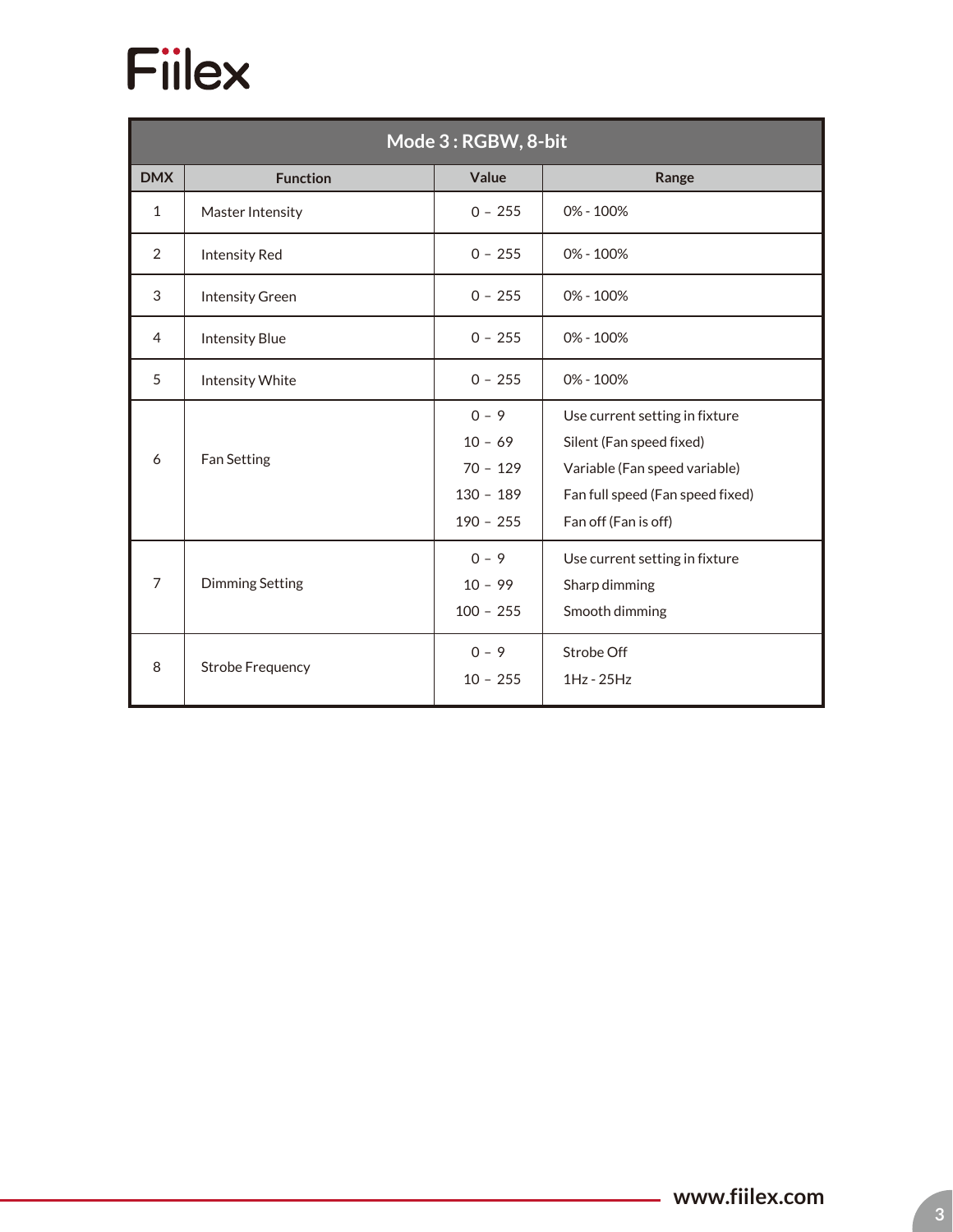

| Mode 4: CCT + HSI, 8-bit |                         |                                                                  |                                                                                                                                                         |  |
|--------------------------|-------------------------|------------------------------------------------------------------|---------------------------------------------------------------------------------------------------------------------------------------------------------|--|
| <b>DMX</b>               | <b>Function</b>         | Value                                                            | Range                                                                                                                                                   |  |
| $\mathbf{1}$             | Master Intensity        | $0 - 255$                                                        | $0\% - 100\%$                                                                                                                                           |  |
| $\overline{2}$           | <b>CCT</b>              | $0 - 255$                                                        | 2000K - 10000K                                                                                                                                          |  |
| 3                        | Green Adjust            | $0 - 9$<br>$10 - 255$                                            | Neutral (0)<br>Full magenta ~ Full green ( $-1.0 \sim +1.0$ )                                                                                           |  |
| 4                        | Crossfade               | $0 - 255$                                                        | $0\% - 100\%$                                                                                                                                           |  |
| 5                        | Hue                     | $0 - 255$                                                        | $0^{\circ} - 360^{\circ}$                                                                                                                               |  |
| 6                        | Saturation              | $0 - 255$                                                        | $0\% - 100\%$                                                                                                                                           |  |
| $\overline{7}$           | <b>Fan Setting</b>      | $0 - 9$<br>$10 - 69$<br>$70 - 129$<br>$130 - 189$<br>$190 - 255$ | Use current setting in fixture<br>Silent (Fan speed fixed)<br>Variable (Fan speed variable)<br>Fan full speed (Fan speed fixed)<br>Fan off (Fan is off) |  |
| 8                        | <b>Dimming Setting</b>  | $0 - 9$<br>$10 - 99$<br>$100 - 255$                              | Use current setting in fixture<br>Sharp dimming<br>Smooth dimming                                                                                       |  |
| 9                        | <b>Strobe Frequency</b> | $0 - 9$<br>$10 - 255$                                            | Strobe Off<br>$1Hz - 25Hz$                                                                                                                              |  |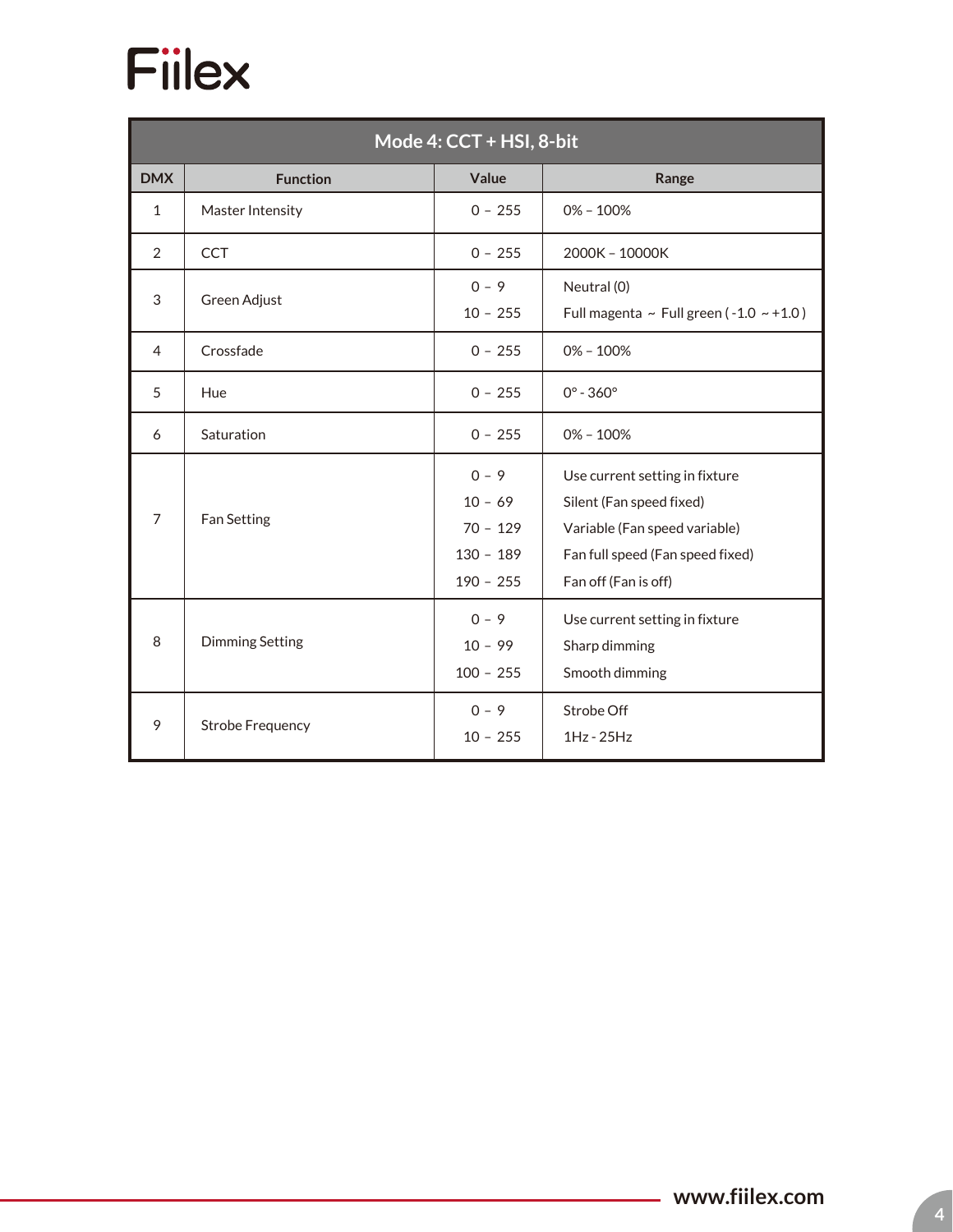| Mode 5: CCT + RGBW, 8-bit |                         |                                                                  |                                                                                                                                                         |  |  |
|---------------------------|-------------------------|------------------------------------------------------------------|---------------------------------------------------------------------------------------------------------------------------------------------------------|--|--|
| <b>DMX</b>                | <b>Function</b>         | Value                                                            | Range                                                                                                                                                   |  |  |
| $\mathbf{1}$              | Master Intensity        | $0 - 255$                                                        | $0\% - 100\%$                                                                                                                                           |  |  |
| 2                         | <b>CCT</b>              | $0 - 255$                                                        | 2000K - 10000K                                                                                                                                          |  |  |
| 3                         | Green Adjust            |                                                                  | Neutral (0)<br>Full magenta ~ Full green (-1.0 ~ +1.0)                                                                                                  |  |  |
| 4                         | Crossfade               | $0 - 255$                                                        | $0\% - 100\%$                                                                                                                                           |  |  |
| 5                         | <b>Intensity Red</b>    | $0 - 255$                                                        | $0\% - 100\%$                                                                                                                                           |  |  |
| 6                         | <b>Intensity Green</b>  | $0 - 255$                                                        | $0\% - 100\%$                                                                                                                                           |  |  |
| 7                         | <b>Intensity Blue</b>   | $0 - 255$                                                        | $0\% - 100\%$                                                                                                                                           |  |  |
| 8                         | Intensity White         | $0 - 255$                                                        | $0\% - 100\%$                                                                                                                                           |  |  |
| 9                         | <b>Fan Setting</b>      | $0 - 9$<br>$10 - 69$<br>$70 - 129$<br>$130 - 189$<br>$190 - 255$ | Use current setting in fixture<br>Silent (Fan speed fixed)<br>Variable (Fan speed variable)<br>Fan full speed (Fan speed fixed)<br>Fan off (Fan is off) |  |  |
| 10                        | <b>Dimming Setting</b>  | $0 - 9$<br>$10 - 99$<br>$100 - 255$                              | Use current setting in fixture<br>Sharp dimming<br>Smooth dimming                                                                                       |  |  |
| 11                        | <b>Strobe Frequency</b> | $0 - 9$<br>$10 - 255$                                            | Strobe Off<br>$1Hz - 25Hz$                                                                                                                              |  |  |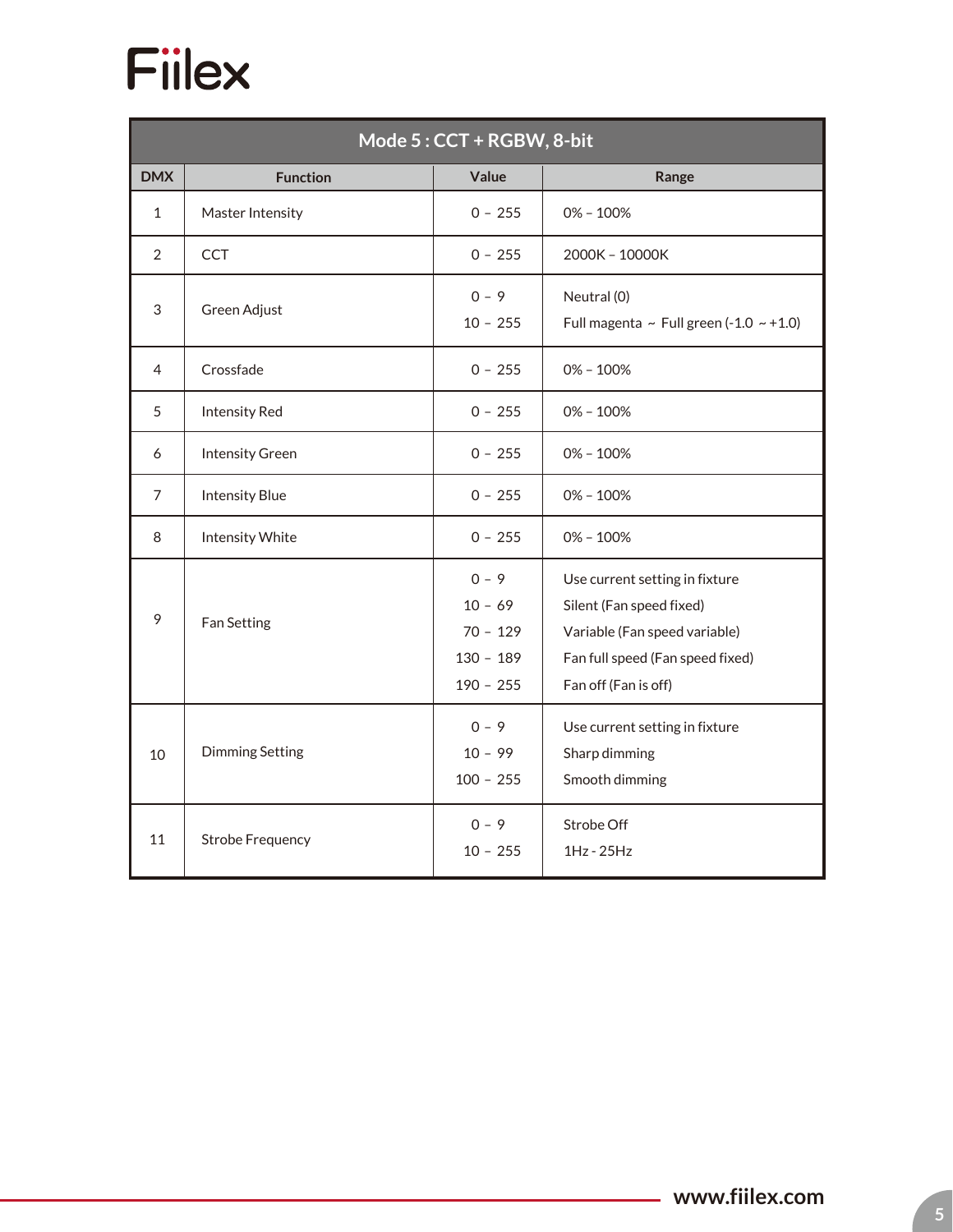

| Mode 6: CIE-x,y, 8-bit |                         |                                                                  |                                                                                                                                                         |  |
|------------------------|-------------------------|------------------------------------------------------------------|---------------------------------------------------------------------------------------------------------------------------------------------------------|--|
| <b>DMX</b>             | <b>Function</b>         | Value                                                            | Range                                                                                                                                                   |  |
| $\mathbf{1}$           | Master Intensity        | $0 - 255$                                                        | $0\% - 100\%$                                                                                                                                           |  |
| 2                      | X                       | $0 - 255$                                                        | $0.0 - 0.725$                                                                                                                                           |  |
| 3                      | У                       | $0 - 255$                                                        | $0.0 - 0.845$                                                                                                                                           |  |
| 4                      | Fan Setting             | $0 - 9$<br>$10 - 69$<br>$70 - 129$<br>$130 - 189$<br>$190 - 255$ | Use current setting in fixture<br>Silent (Fan speed fixed)<br>Variable (Fan speed variable)<br>Fan full speed (Fan speed fixed)<br>Fan off (Fan is off) |  |
| 5                      | <b>Dimming Setting</b>  | $0 - 9$<br>$10 - 99$<br>$100 - 255$                              | Use current setting in fixture<br>Sharp dimming<br>Smooth dimming                                                                                       |  |
| 6                      | <b>Strobe Frequency</b> | $0 - 9$<br>$10 - 255$                                            | Strobe Off<br>$1Hz - 25Hz$                                                                                                                              |  |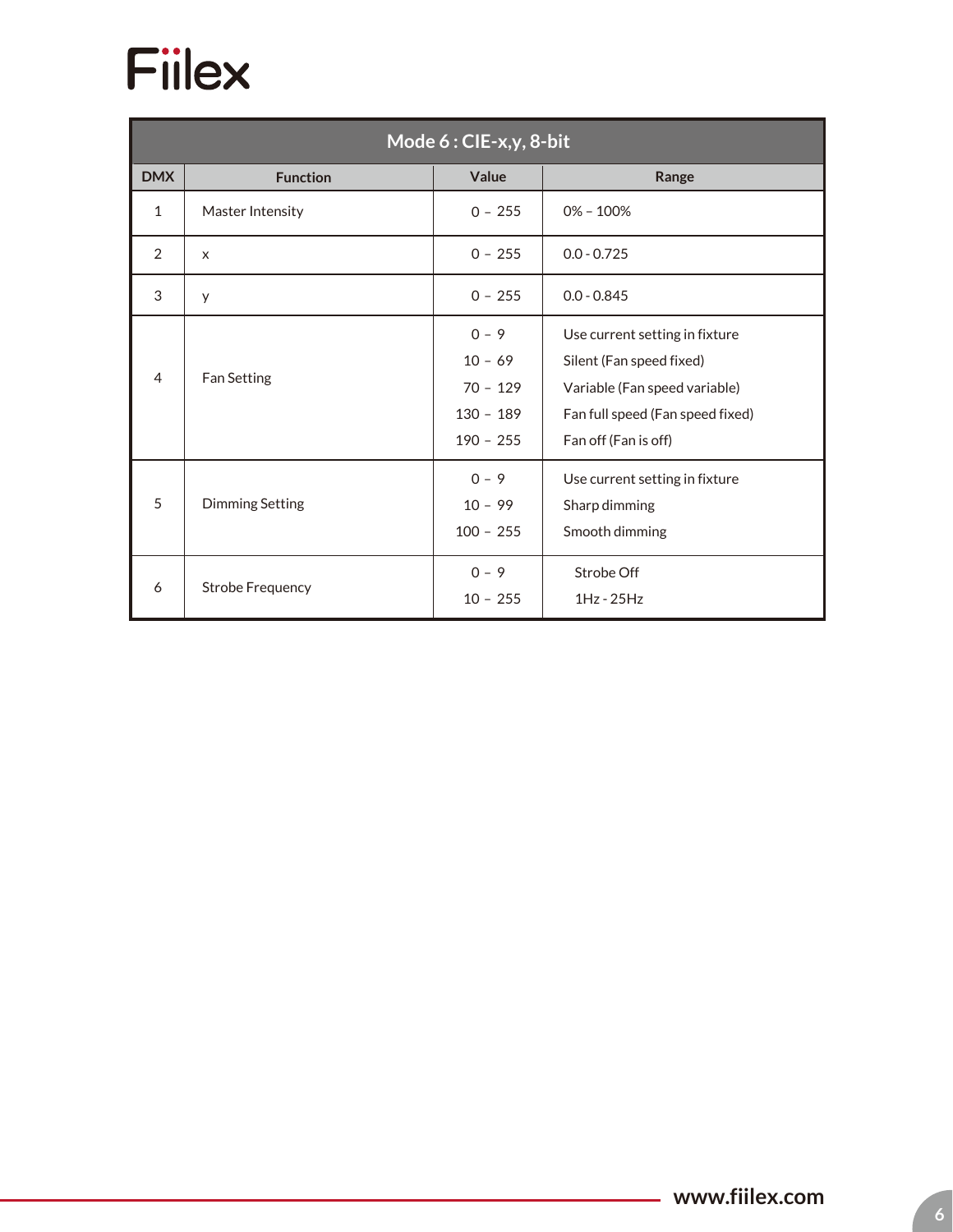

| Mode 7: Gel, 8-bit        |                                      |                                                                                                                                                                                                                                                                                                                  |                                                                                                                                                                                                                                                                                                                       |  |  |
|---------------------------|--------------------------------------|------------------------------------------------------------------------------------------------------------------------------------------------------------------------------------------------------------------------------------------------------------------------------------------------------------------|-----------------------------------------------------------------------------------------------------------------------------------------------------------------------------------------------------------------------------------------------------------------------------------------------------------------------|--|--|
| <b>DMX</b>                | <b>Function</b>                      | Value                                                                                                                                                                                                                                                                                                            | Range                                                                                                                                                                                                                                                                                                                 |  |  |
| $\mathbf{1}$              | Master Intensity                     | $0 - 255$                                                                                                                                                                                                                                                                                                        | $0\% - 100\%$                                                                                                                                                                                                                                                                                                         |  |  |
| $\overline{2}$            | <b>Gel Filter</b>                    | $0 - 9$<br>$10 - 19$<br>$20 - 29$<br>$30 - 39$<br>$40 - 49$<br>$50 - 59$<br>$60 - 69$<br>$70 - 79$<br>$80 - 89$<br>$90 - 99$<br>$100 - 109$<br>$110 - 119$<br>$120 - 129$<br>$130 - 139$<br>$140 - 149$<br>$150 - 159$<br>$160 - 169$<br>$170 - 179$<br>$180 - 189$<br>$190 - 199$<br>$200 - 209$<br>$210 - 255$ | None<br>Bastard amber<br>Straw<br>Light amber<br>Light flame<br>Golden amber<br>Light red<br>No color pink<br>Middle rose<br>Light Rose Purple<br>Surprise pink<br>No Color Blue<br>Daylight blue<br>Primary blue<br>Moss green<br>Blue green<br>Gel 1<br>Gel 2<br>Gel 3<br>Gel 4<br>Gel 5<br>Reserved for future use |  |  |
| $\ensuremath{\mathsf{3}}$ | <b>CCT</b><br>(Disabeld for Gel 1-5) | $0 - 99$<br>$100 - 255$                                                                                                                                                                                                                                                                                          | 3200K<br>6500K                                                                                                                                                                                                                                                                                                        |  |  |
| 4                         | Fan Setting                          | $0 - 9$<br>$10 - 69$<br>$70 - 129$<br>$130 - 189$<br>$190 - 255$                                                                                                                                                                                                                                                 | Use current setting in fixture<br>Silent (Fan speed fixed)<br>Variable (Fan speed variable)<br>Fan full speed (Fan speed fixed)<br>Fan off (Fan is off)                                                                                                                                                               |  |  |
| $\sqrt{5}$                | <b>Dimming Setting</b>               | $0 - 9$<br>$10 - 99$<br>$100 - 255$                                                                                                                                                                                                                                                                              | Use current setting in fixture<br>Sharp dimming<br>Smooth dimming                                                                                                                                                                                                                                                     |  |  |
| 6                         | <b>Strobe Frequency</b>              | $0 - 9$<br>$10 - 255$                                                                                                                                                                                                                                                                                            | Strobe Off<br>1Hz - 25Hz                                                                                                                                                                                                                                                                                              |  |  |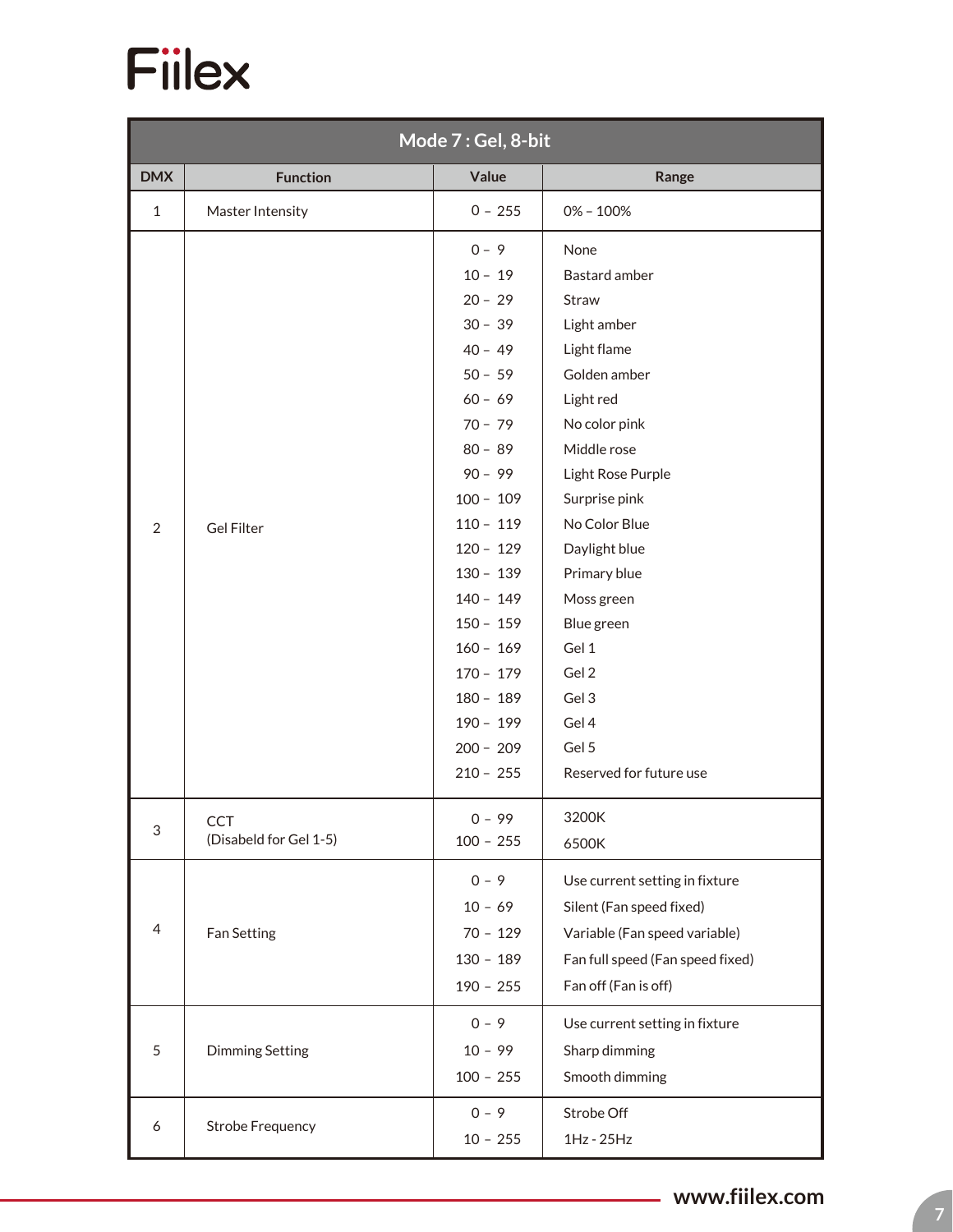

|                | Mode 8 : Effects, 8-bit  |                                                                                                                                                                                          |                                                                                                                                                                            |  |  |
|----------------|--------------------------|------------------------------------------------------------------------------------------------------------------------------------------------------------------------------------------|----------------------------------------------------------------------------------------------------------------------------------------------------------------------------|--|--|
| <b>DMX</b>     | <b>Function</b>          | Value                                                                                                                                                                                    | Range                                                                                                                                                                      |  |  |
| $\mathbf{1}$   | Master Intensity         | $0 - 255$                                                                                                                                                                                | $0\% - 100\%$                                                                                                                                                              |  |  |
| $\overline{2}$ | <b>Effect Selection</b>  | $0 - 9$<br>$10 - 19$<br>$20 - 29$<br>$30 - 39$<br>$40 - 49$<br>$50 - 59$<br>$60 - 69$<br>$70 - 79$<br>$80 - 89$<br>$90 - 99$<br>$100 - 109$<br>$110 - 119$<br>$120 - 129$<br>$130 - 139$ | No effect<br>Candle<br>Club light<br>Color chase<br>Cop car<br>Fireworks<br>Lightning<br>Paparazzi<br>Strobe<br>Television<br>Effect 1<br>Effect 2<br>Effect 3<br>Effect 4 |  |  |
|                |                          | $140 - 149$<br>$150 - 255$                                                                                                                                                               | Effect 5<br>Reserved for future use                                                                                                                                        |  |  |
| 3              | <b>Effect Function 1</b> |                                                                                                                                                                                          |                                                                                                                                                                            |  |  |
| $\overline{4}$ | <b>Effect Function 2</b> | See table below                                                                                                                                                                          |                                                                                                                                                                            |  |  |
| 5              | <b>Effect Function 3</b> |                                                                                                                                                                                          |                                                                                                                                                                            |  |  |
| 6              | <b>Effect Function 4</b> |                                                                                                                                                                                          |                                                                                                                                                                            |  |  |
| $\overline{7}$ | <b>Effect Function 5</b> | Reserved for future use                                                                                                                                                                  |                                                                                                                                                                            |  |  |
| 8              | <b>Effect Function 6</b> |                                                                                                                                                                                          |                                                                                                                                                                            |  |  |
| 9              | Fan Setting              | $0 - 9$<br>$10 - 69$<br>$70 - 129$<br>$130 - 189$<br>$190 - 255$                                                                                                                         | Use current setting in fixture<br>Silent (Fan speed fixed)<br>Variable (Fan speed variable)<br>Fan full speed (Fan speed fixed)<br>Fan off (Fan is off)                    |  |  |
| 10             | Reserved                 | TBD                                                                                                                                                                                      | <b>TBD</b>                                                                                                                                                                 |  |  |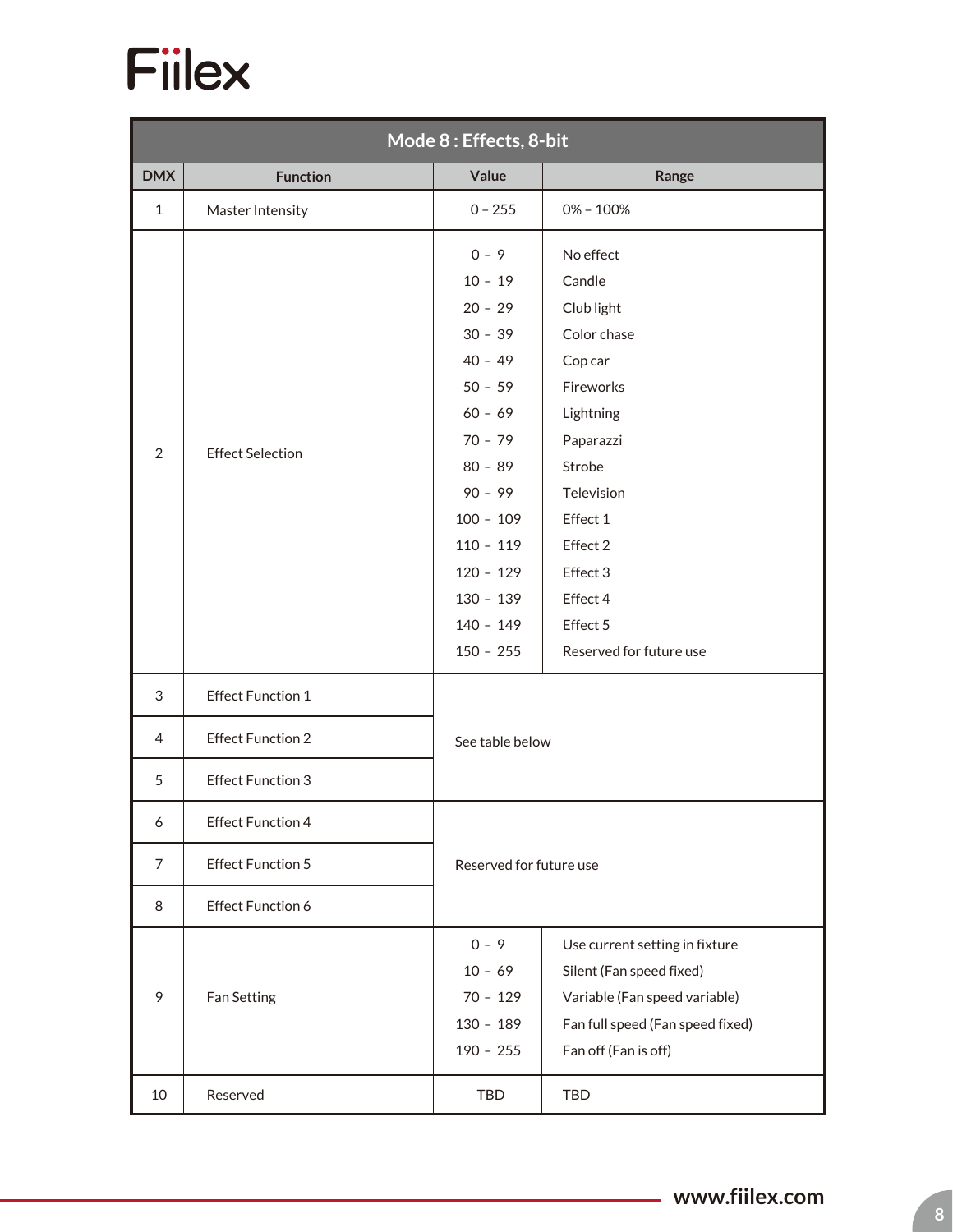

#### **Mode 8 : Effects, 8-bit ( continued )**

|                 |                 | <b>Candle</b>                                                                                                              |                                                                                                       | <b>Fireworks</b> |                                                                        |                                                            | <b>Television</b> |                                                                                                                                                                     |                                                                                                                                           |
|-----------------|-----------------|----------------------------------------------------------------------------------------------------------------------------|-------------------------------------------------------------------------------------------------------|------------------|------------------------------------------------------------------------|------------------------------------------------------------|-------------------|---------------------------------------------------------------------------------------------------------------------------------------------------------------------|-------------------------------------------------------------------------------------------------------------------------------------------|
| <b>DMX</b>      | <b>Function</b> | Value                                                                                                                      | Range                                                                                                 | <b>Function</b>  | Value                                                                  | Range                                                      | <b>Function</b>   | Value                                                                                                                                                               | Range                                                                                                                                     |
| 3               | Color           | $0 - 9$<br>$10 - 19$<br>$20 - 29$                                                                                          | Warmer<br>Neutral<br>Cooler                                                                           | Color            | $0 - 9$<br>$10 - 19$<br>$20 - 29$                                      | Color<br>White<br>Color+<br>White                          | Mode              | $0 - 9$<br>$10 - 19$<br>$20 - 29$<br>$30 - 39$                                                                                                                      | Action<br>Horror<br><b>News</b><br>Romance                                                                                                |
| 4               | Speed           | $0 - 9$<br>$10 - 19$<br>$20 - 29$<br>$30 - 39$<br>$40 - 49$                                                                | Slowest<br>Slower<br>Medium<br>Faster<br>Fastest                                                      | Speed            | $0 - 9$<br>$10 - 19$<br>$20 - 29$<br>$30 - 39$<br>$40 - 49$            | Slowest<br>Slower<br>Medium<br>Faster<br>Fastest           |                   |                                                                                                                                                                     |                                                                                                                                           |
|                 |                 | <b>Club Light</b>                                                                                                          |                                                                                                       |                  | Lightning                                                              |                                                            |                   | Cop Car                                                                                                                                                             |                                                                                                                                           |
| <b>DMX</b>      | <b>Function</b> | Value                                                                                                                      | Range                                                                                                 | <b>Function</b>  | Value                                                                  | Range                                                      | <b>Function</b>   | Value                                                                                                                                                               | Range                                                                                                                                     |
| $\sqrt{3}$<br>4 | Color<br>Speed  | $0 - 9$<br>$10 - 19$<br>$20 - 29$<br>$30 - 39$<br>$40 - 49$<br>$50 - 59$<br>$60 - 69$<br>$0 - 9$<br>$10 - 19$<br>$20 - 29$ | Red<br>Green<br><b>Blue</b><br>Cyan<br>Magenta<br>Yellow<br>All colors<br>Slowest<br>Slower<br>Medium | Color<br>Speed   | $0 - 9$<br>$10 - 19$<br>$20 - 29$<br>$0 - 9$<br>$10 - 19$<br>$20 - 29$ | Warmer<br>Neutral<br>Cooler<br>Slowest<br>Slower<br>Medium | Color<br>Flash    | $0 - 9$<br>$10 - 19$<br>$20 - 29$<br>$30 - 39$<br>$40 - 49$<br>$50 - 59$<br>$60 - 69$<br>$70 - 79$<br>$80 - 89$<br>$90 - 99$<br>$100 - 109$<br>$0 - 9$<br>$10 - 19$ | B (Blue)<br>R (Red)<br>A (Amber)<br>W (White)<br>RB<br><b>RA</b><br>BA<br><b>BW</b><br>AW<br><b>RBW</b><br><b>BRA</b><br>Single<br>Double |
|                 |                 | $30 - 39$                                                                                                                  | Faster                                                                                                |                  | $30 - 39$                                                              | Faster                                                     | Pattern           | $20 - 29$<br>$30 - 39$                                                                                                                                              | Quad<br>Quint                                                                                                                             |
|                 |                 | $40 - 49$                                                                                                                  | Fastest                                                                                               |                  | $40 - 49$                                                              | Fastest                                                    |                   |                                                                                                                                                                     |                                                                                                                                           |
|                 |                 | <b>Color Chase</b>                                                                                                         |                                                                                                       | Paparazzi        |                                                                        | <b>Strobe</b>                                              |                   |                                                                                                                                                                     |                                                                                                                                           |
| <b>DMX</b>      | <b>Function</b> | Value                                                                                                                      | Range                                                                                                 | <b>Function</b>  | Value                                                                  | Range                                                      | <b>Function</b>   | Value                                                                                                                                                               | Range                                                                                                                                     |
| 3               | Saturation      |                                                                                                                            | $0 - 255  0% - 100% $                                                                                 | Color            | $0 - 9$<br>$10 - 19$<br>$20 - 29$                                      | Warmer<br>Neutral<br>Cooler                                | Hue               | $0 - 255$                                                                                                                                                           | $0 - 360^{\circ}$                                                                                                                         |
| $\overline{4}$  | Speed           | $0 - 9$<br>$10 - 19$<br>$20 - 29$<br>$30 - 39$<br>$40 - 49$                                                                | Slowest<br>Slower<br>Medium<br>Faster<br>Fastest                                                      | Speed            | $0 - 9$<br>$10 - 19$<br>$20 - 29$<br>$30 - 39$<br>$40 - 49$            | Slowest<br>Slower<br>Medium<br>Faster<br>Fastest           | Saturation        | $0 - 255$                                                                                                                                                           | 0% - 100%                                                                                                                                 |
| 5               |                 |                                                                                                                            |                                                                                                       |                  |                                                                        |                                                            | Speed             | $0 - 9$<br>$10 - 19$<br>$20 - 29$<br>$30 - 39$<br>$40 - 49$                                                                                                         | Slowest<br>Slower<br>Medium<br>Faster<br>Fastest                                                                                          |

#### **www.fiilex.com**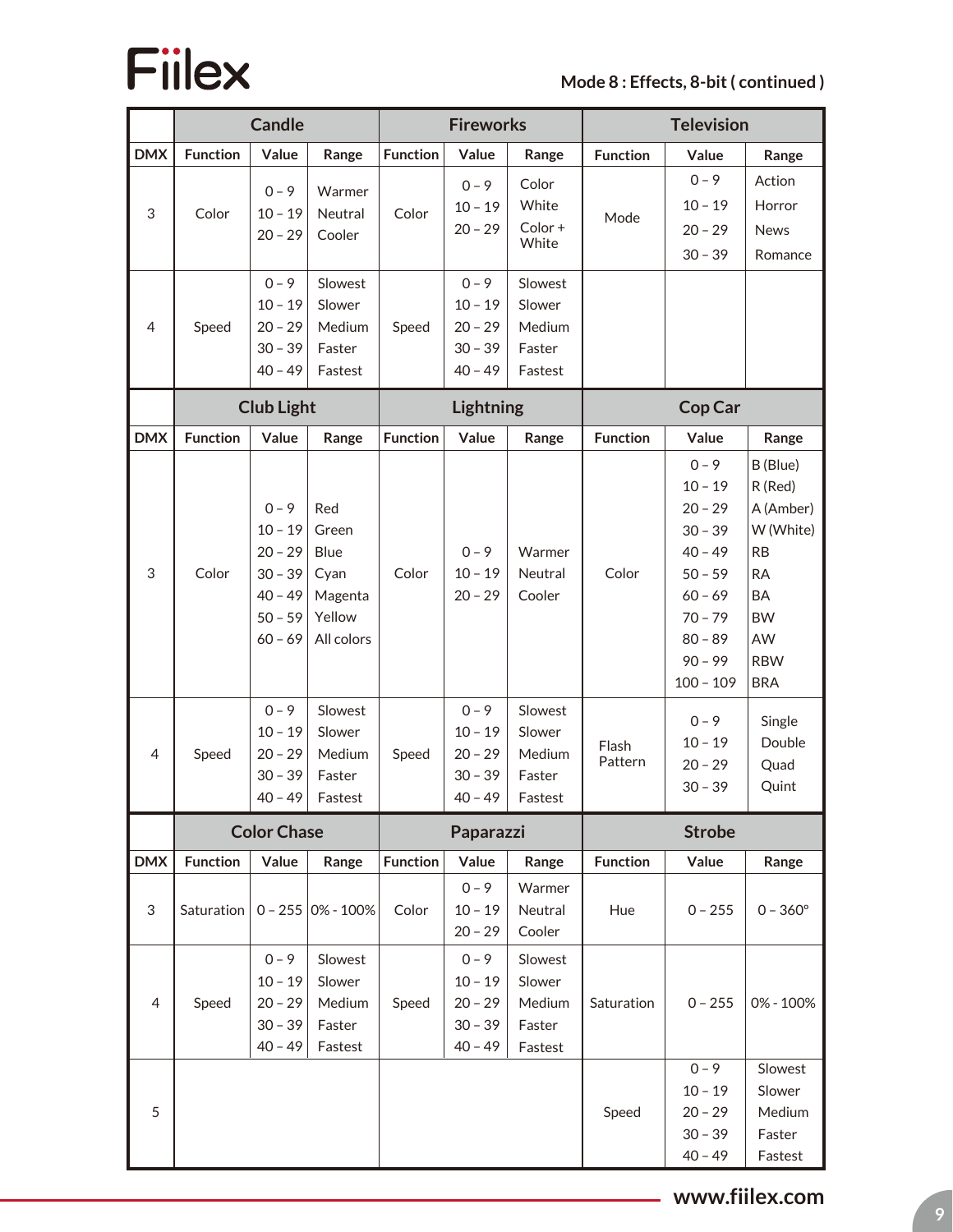

| Mode 9: CCT, 16-bit            |                                   |                                                                  |                                                                                                                                                         |  |  |
|--------------------------------|-----------------------------------|------------------------------------------------------------------|---------------------------------------------------------------------------------------------------------------------------------------------------------|--|--|
| <b>DMX</b>                     | <b>Function</b><br>Value<br>Range |                                                                  |                                                                                                                                                         |  |  |
| $\mathbf{1}$<br>$\overline{2}$ | Master Intensity                  | $0 - 65,535$                                                     | $0\% - 100\%$                                                                                                                                           |  |  |
| 3<br>$\overline{4}$            | <b>CCT</b>                        | $0 - 65,535$                                                     | 2000K - 10000K                                                                                                                                          |  |  |
| 5<br>6                         | Green Adjust                      | $0 - 9$<br>$10 - 65, 535$                                        | Neutral (0)<br>Full magenta ~ Full green (-1.0 ~ +1.0)                                                                                                  |  |  |
| $\overline{7}$                 | Fan Setting                       | $0 - 9$<br>$10 - 69$<br>$70 - 129$<br>$130 - 189$<br>$190 - 255$ | Use current setting in fixture<br>Silent (Fan speed fixed)<br>Variable (Fan speed variable)<br>Fan full speed (Fan speed fixed)<br>Fan off (Fan is off) |  |  |
| 8                              | <b>Dimming Setting</b>            | $0 - 9$<br>$10 - 99$<br>$100 - 255$                              | Use current setting in fixture<br>Sharp dimming<br>Smooth dimming                                                                                       |  |  |
| 9                              | <b>Strobe Frequency</b>           | $0 - 9$<br>$10 - 255$                                            | Strobe Off<br>$1Hz - 25Hz$                                                                                                                              |  |  |
| 10                             | Reserved                          | <b>TBD</b>                                                       | <b>TBD</b>                                                                                                                                              |  |  |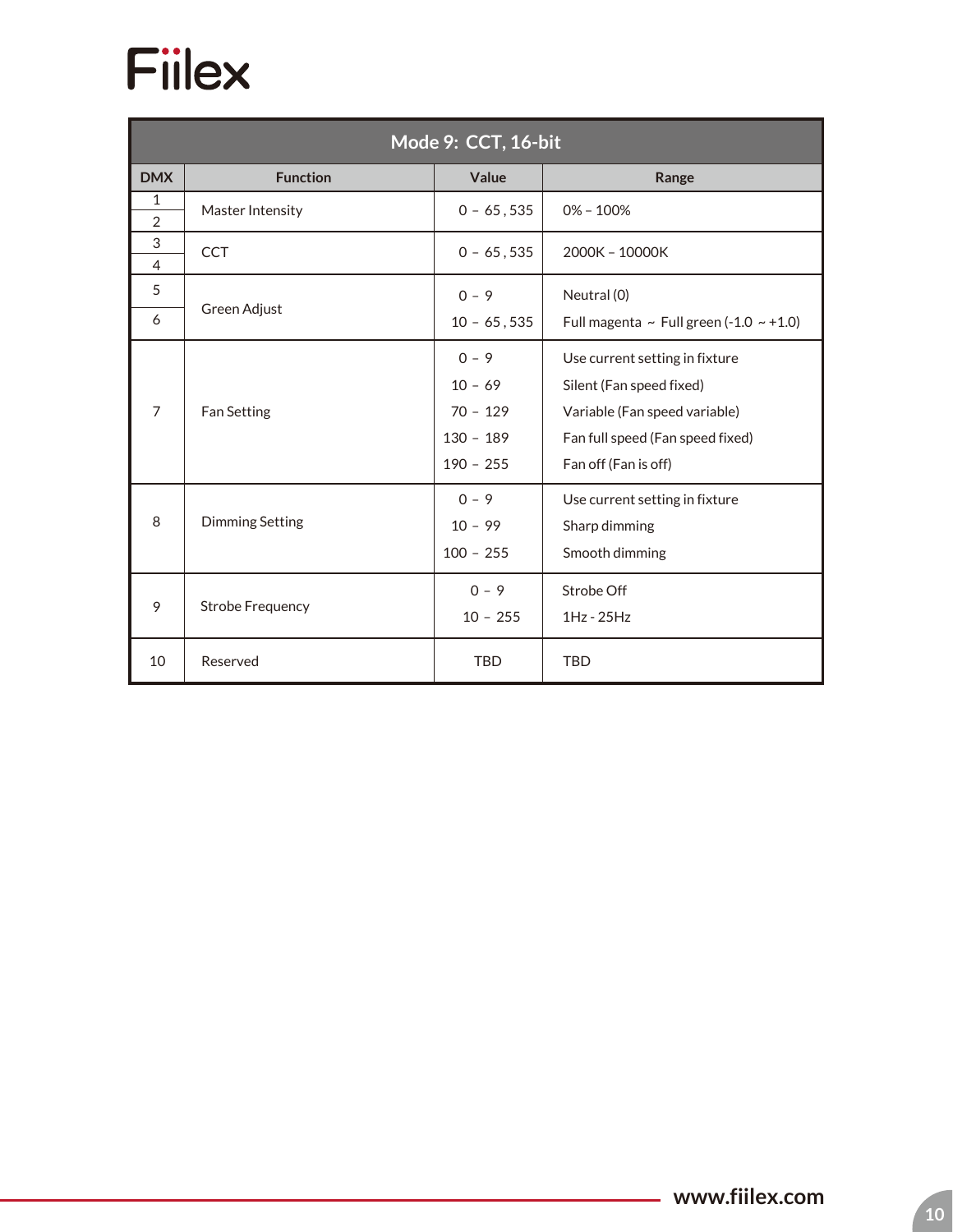

| Mode 10: HSI, 16-bit           |                                   |                                                                  |                                                                                                                                                         |  |  |  |
|--------------------------------|-----------------------------------|------------------------------------------------------------------|---------------------------------------------------------------------------------------------------------------------------------------------------------|--|--|--|
| <b>DMX</b>                     | Value<br><b>Function</b><br>Range |                                                                  |                                                                                                                                                         |  |  |  |
| $\mathbf{1}$<br>$\overline{2}$ | Master Intensity                  | $0 - 65,535$                                                     | $0\% - 100\%$                                                                                                                                           |  |  |  |
| 3<br>$\overline{4}$            | Hue                               | $0 - 65,535$                                                     | $0^{\circ} - 360^{\circ}$                                                                                                                               |  |  |  |
| 5<br>6                         | Saturation                        | $0 - 65,535$                                                     | 0% - 100%                                                                                                                                               |  |  |  |
| $\overline{7}$                 | <b>Fan Setting</b>                | $0 - 9$<br>$10 - 69$<br>$70 - 129$<br>$130 - 189$<br>$190 - 255$ | Use current setting in fixture<br>Silent (Fan speed fixed)<br>Variable (Fan speed variable)<br>Fan full speed (Fan speed fixed)<br>Fan off (Fan is off) |  |  |  |
| 8                              | <b>Dimming Setting</b>            | $0 - 9$<br>$10 - 99$<br>$100 - 255$                              | Use current setting in fixture<br>Sharp dimming<br>Smooth dimming                                                                                       |  |  |  |
| 9                              | <b>Strobe Frequency</b>           | $0 - 9$<br>$10 - 255$                                            | Strobe Off<br>$1Hz - 25Hz$                                                                                                                              |  |  |  |
| 10                             | Reserved                          | <b>TBD</b>                                                       | <b>TBD</b>                                                                                                                                              |  |  |  |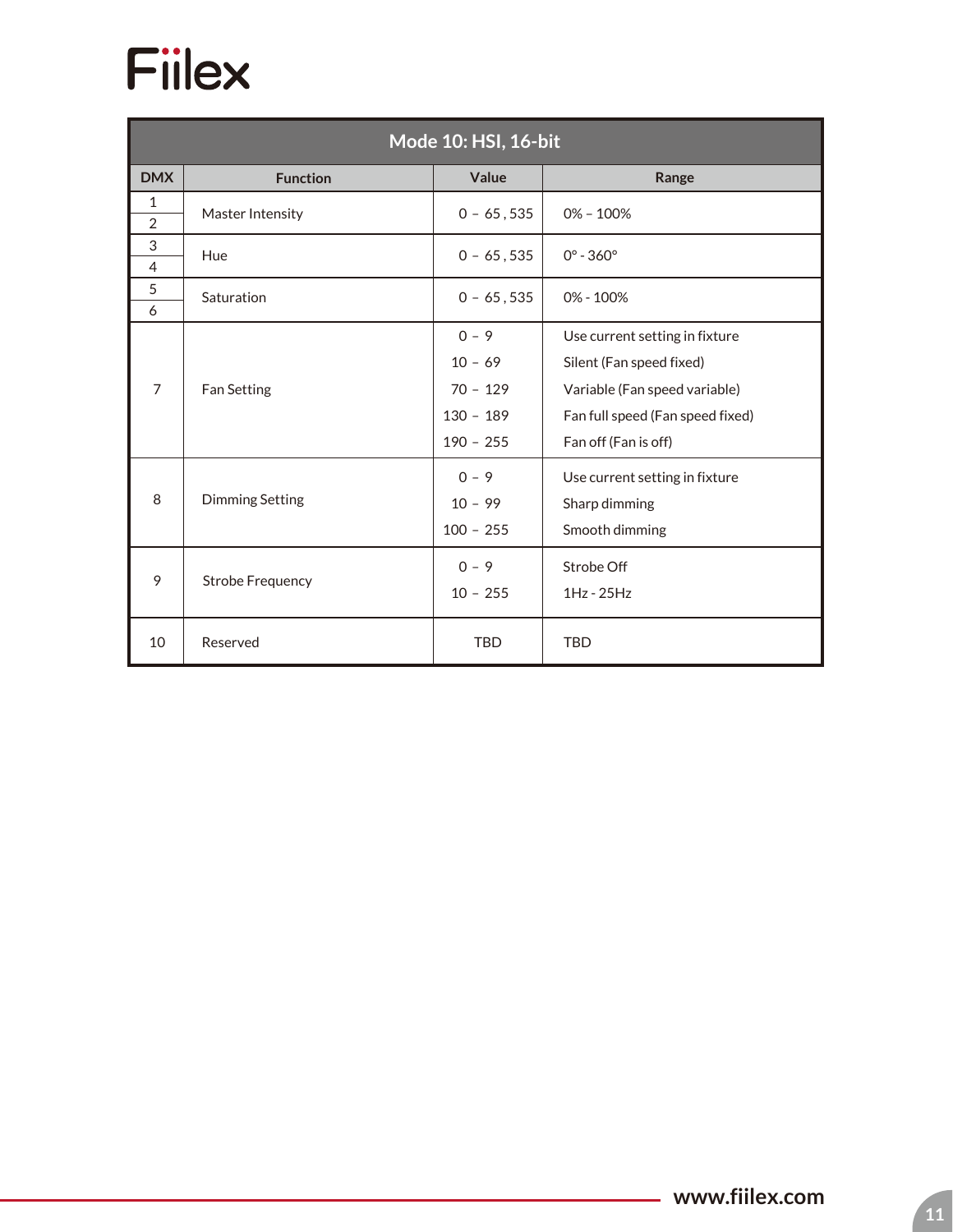| Mode 11: RGBW, 16-bit |                                   |                                                                  |                                                                                                                                                         |  |  |  |
|-----------------------|-----------------------------------|------------------------------------------------------------------|---------------------------------------------------------------------------------------------------------------------------------------------------------|--|--|--|
| <b>DMX</b>            | Value<br><b>Function</b><br>Range |                                                                  |                                                                                                                                                         |  |  |  |
| 1<br>$\overline{2}$   | Master Intensity                  | $0 - 65,535$                                                     | 0% - 100%                                                                                                                                               |  |  |  |
| 3<br>$\overline{4}$   | <b>Intensity Red</b>              | $0 - 65,535$                                                     | 0% - 100%                                                                                                                                               |  |  |  |
| 5<br>6                | <b>Intensity Green</b>            | $0 - 65, 535$                                                    | 0% - 100%                                                                                                                                               |  |  |  |
| $\overline{7}$<br>8   | <b>Intensity Blue</b>             | $0 - 65, 535$                                                    | $0\% - 100\%$                                                                                                                                           |  |  |  |
| 9<br>10               | Intensity White                   | $0 - 65,535$                                                     | $0\% - 100\%$                                                                                                                                           |  |  |  |
| 11                    | Fan Setting                       | $0 - 9$<br>$10 - 69$<br>$70 - 129$<br>$130 - 189$<br>$190 - 255$ | Use current setting in fixture<br>Silent (Fan speed fixed)<br>Variable (Fan speed variable)<br>Fan full speed (Fan speed fixed)<br>Fan off (Fan is off) |  |  |  |
| 12                    | <b>Dimming Setting</b>            | $0 - 9$<br>$10 - 99$<br>$100 - 255$                              | Use current setting in fixture<br>Sharp dimming<br>Smooth dimming                                                                                       |  |  |  |
| 13                    | <b>Strobe Frequency</b>           | $0 - 9$<br>$10 - 255$                                            | Strobe Off<br>$1Hz - 25Hz$                                                                                                                              |  |  |  |
| 14                    | Reserved                          | <b>TBD</b>                                                       | <b>TBD</b>                                                                                                                                              |  |  |  |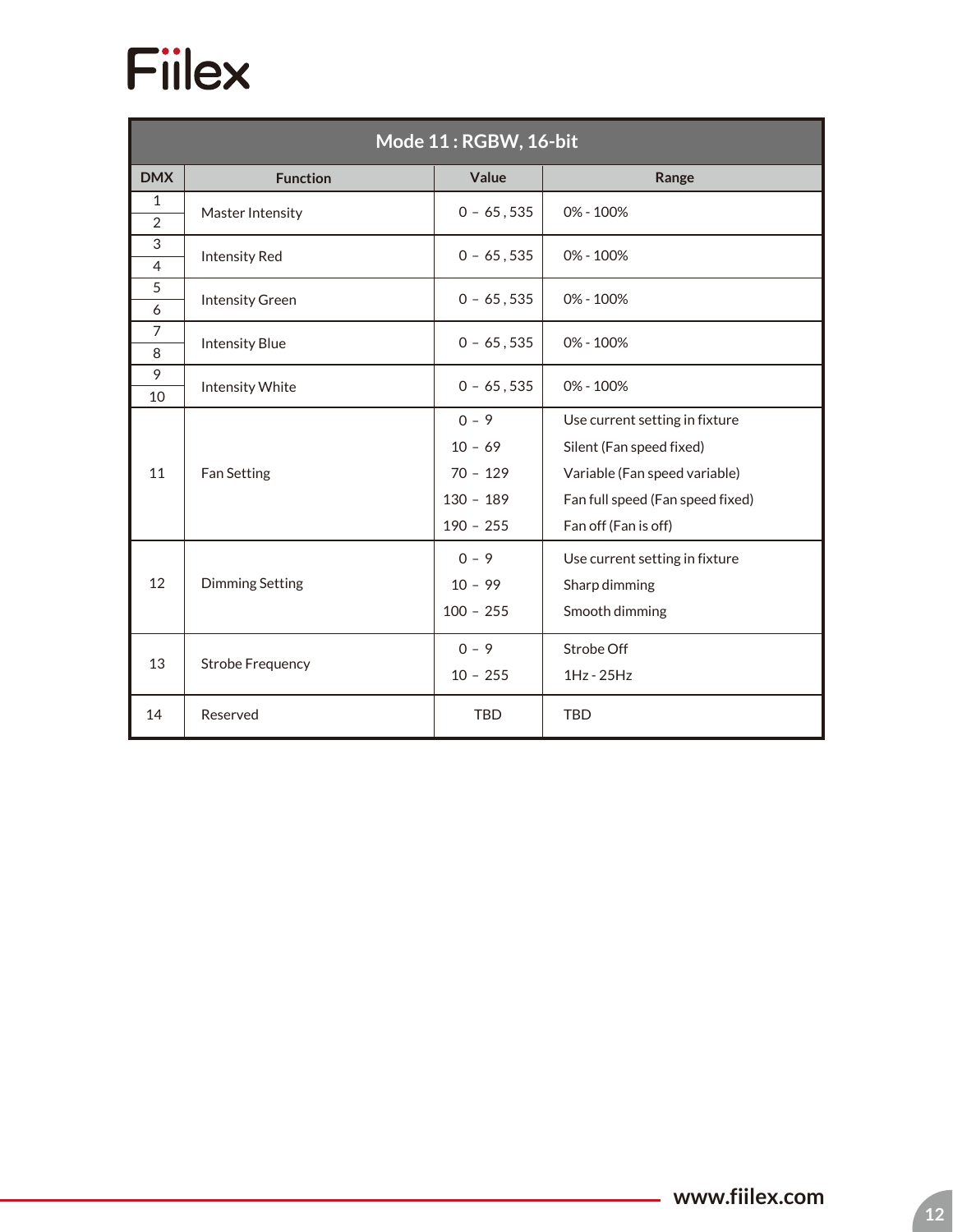

| Mode 12: CCT + HSI, 16-bit |                         |                                                                  |                                                                                                                                                         |  |  |  |
|----------------------------|-------------------------|------------------------------------------------------------------|---------------------------------------------------------------------------------------------------------------------------------------------------------|--|--|--|
| <b>DMX</b>                 | <b>Function</b>         | Value                                                            | Range                                                                                                                                                   |  |  |  |
| $\mathbf{1}$               | Master Intensity        | $0 - 65,535$                                                     | $0\% - 100\%$                                                                                                                                           |  |  |  |
| $\overline{2}$<br>3        |                         |                                                                  |                                                                                                                                                         |  |  |  |
| 4                          | <b>CCT</b>              | $0 - 65,535$                                                     | 2000K - 10000K                                                                                                                                          |  |  |  |
| 5                          |                         | $0 - 9$                                                          | Neutral (0)                                                                                                                                             |  |  |  |
| 6                          | Green Adjust            | $10 - 65, 535$                                                   | Full magenta ~ Full green ( $-1.0 \sim +1.0$ )                                                                                                          |  |  |  |
| $\overline{7}$<br>8        | Crossfade               | $0 - 65,535$                                                     | $0\% - 100\%$                                                                                                                                           |  |  |  |
| 9<br>10                    | Hue                     | $0 - 65,535$                                                     | $0^{\circ} - 360^{\circ}$                                                                                                                               |  |  |  |
| 11<br>12                   | Saturation              | $0 - 65,535$                                                     | $0\% - 100\%$                                                                                                                                           |  |  |  |
| 13                         | Fan Setting             | $0 - 9$<br>$10 - 69$<br>$70 - 129$<br>$130 - 189$<br>$190 - 255$ | Use current setting in fixture<br>Silent (Fan speed fixed)<br>Variable (Fan speed variable)<br>Fan full speed (Fan speed fixed)<br>Fan off (Fan is off) |  |  |  |
| 14                         | <b>Dimming Setting</b>  | $0 - 9$<br>$10 - 99$<br>$100 - 255$                              | Use current setting in fixture<br>Sharp dimming<br>Smooth dimming                                                                                       |  |  |  |
| 15                         | <b>Strobe Frequency</b> | $0 - 9$<br>$10 - 255$                                            | Strobe Off<br>1Hz - 25Hz                                                                                                                                |  |  |  |
| 16                         | Reserved                | <b>TBD</b>                                                       | <b>TBD</b>                                                                                                                                              |  |  |  |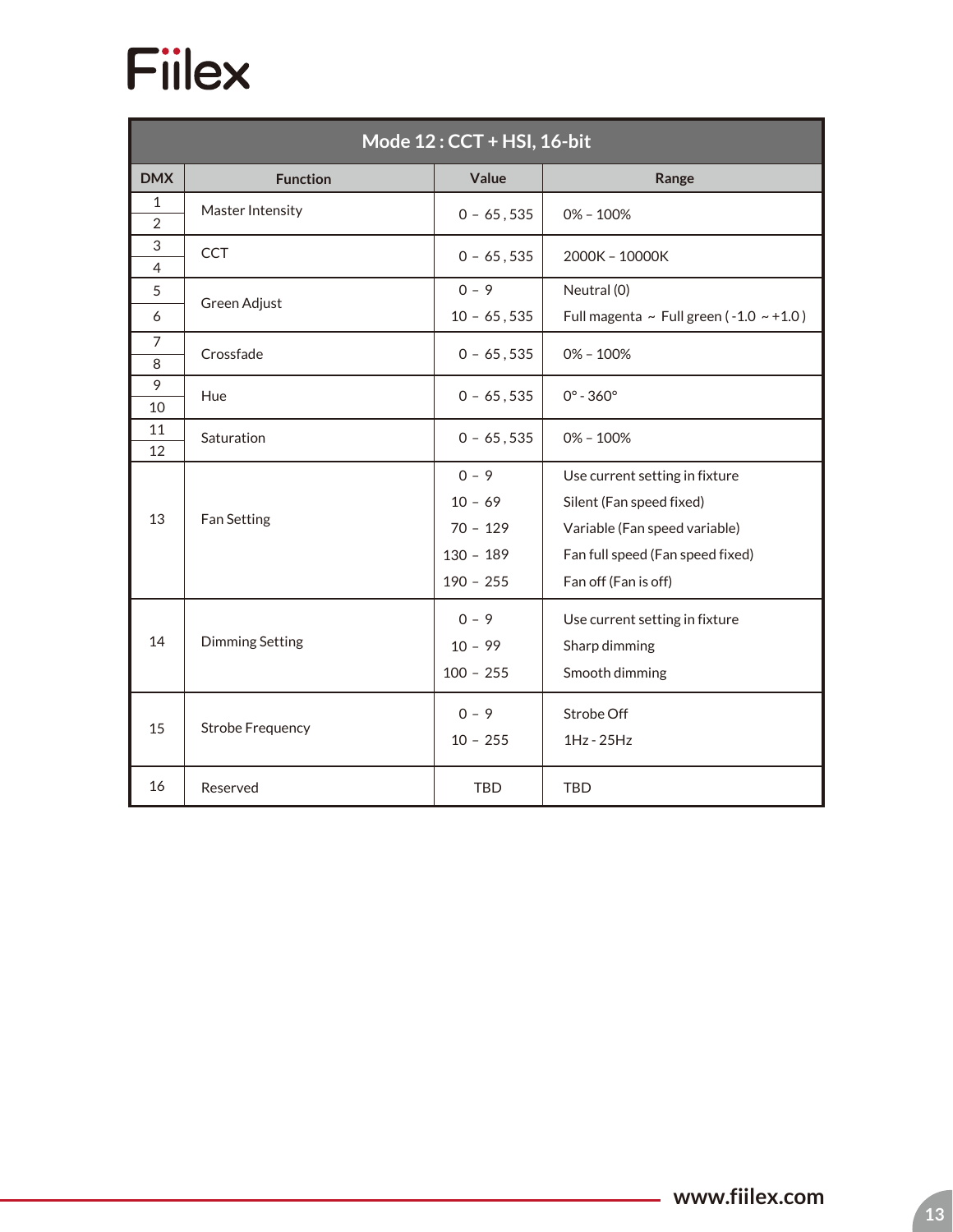

| Mode 13: CCT + RGBW, 16-bit |                         |                                                                  |                                                                                                                                                         |  |  |  |  |
|-----------------------------|-------------------------|------------------------------------------------------------------|---------------------------------------------------------------------------------------------------------------------------------------------------------|--|--|--|--|
| <b>DMX</b>                  | <b>Function</b>         | Value                                                            | Range                                                                                                                                                   |  |  |  |  |
| 1<br>$\overline{2}$         | Master Intensity        | $0 - 65,535$                                                     | $0\% - 100\%$                                                                                                                                           |  |  |  |  |
| 3<br>4                      | <b>CCT</b>              | $0 - 65, 535$                                                    | 2000K - 10000K                                                                                                                                          |  |  |  |  |
| 5                           | Green Adjust            | $0 - 9$                                                          | Neutral (0)                                                                                                                                             |  |  |  |  |
| 6                           |                         | $10 - 65, 535$                                                   | Full magenta ~ Full green $(-1.0 \sim +1.0)$                                                                                                            |  |  |  |  |
| 7<br>8                      | Crossfade               | $0 - 65,535$                                                     | $0\% - 100\%$                                                                                                                                           |  |  |  |  |
| 9<br>10                     | <b>Intensity Red</b>    | $0 - 65, 535$                                                    | $0\% - 100\%$                                                                                                                                           |  |  |  |  |
| 11<br>12                    | <b>Intensity Green</b>  | $0 - 65, 535$                                                    | $0\% - 100\%$                                                                                                                                           |  |  |  |  |
| 13<br>14                    | <b>Intensity Blue</b>   | $0 - 65,535$                                                     | $0\% - 100\%$                                                                                                                                           |  |  |  |  |
| 15<br>16                    | Intensity White         | $0 - 65, 535$                                                    | $0\% - 100\%$                                                                                                                                           |  |  |  |  |
| 17                          | Fan Setting             | $0 - 9$<br>$10 - 69$<br>$70 - 129$<br>$130 - 189$<br>$190 - 255$ | Use current setting in fixture<br>Silent (Fan speed fixed)<br>Variable (Fan speed variable)<br>Fan full speed (Fan speed fixed)<br>Fan off (Fan is off) |  |  |  |  |
| 18                          | <b>Dimming Setting</b>  | $0 - 9$<br>$10 - 99$<br>$100 - 255$                              | Use current setting in fixture<br>Sharp dimming<br>Smooth dimming                                                                                       |  |  |  |  |
| 19                          | <b>Strobe Frequency</b> | $0 - 9$<br>$10 - 255$                                            | Strobe Off<br>1Hz - 25Hz                                                                                                                                |  |  |  |  |
| 20                          | Reserved                | <b>TBD</b>                                                       | <b>TBD</b>                                                                                                                                              |  |  |  |  |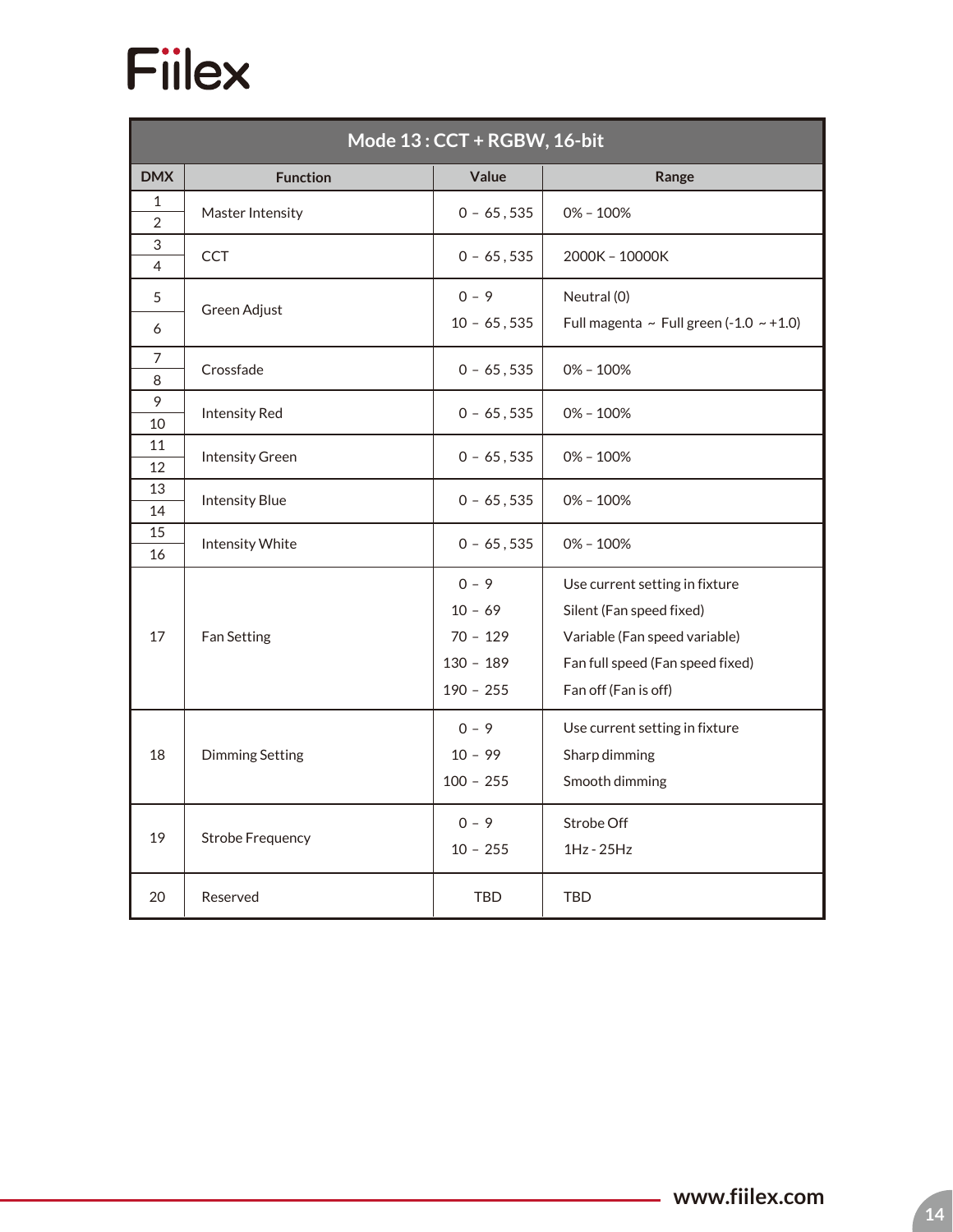

| Mode 14: CIE-x,y, 16-bit       |                         |                                                                  |                                                                                                                                                         |  |  |  |  |
|--------------------------------|-------------------------|------------------------------------------------------------------|---------------------------------------------------------------------------------------------------------------------------------------------------------|--|--|--|--|
| <b>DMX</b>                     | <b>Function</b>         | Value                                                            | Range                                                                                                                                                   |  |  |  |  |
| $\mathbf{1}$<br>$\overline{2}$ | Master Intensity        | $0 - 65,535$                                                     | $0\% - 100\%$                                                                                                                                           |  |  |  |  |
| 3<br>4                         | X                       | $0 - 65, 535$                                                    | $0.0 - 0.725$                                                                                                                                           |  |  |  |  |
| 5<br>6                         | y                       | $0 - 65,535$                                                     | $0.0 - 0.845$                                                                                                                                           |  |  |  |  |
| $\overline{7}$                 | Fan Setting             | $0 - 9$<br>$10 - 69$<br>$70 - 129$<br>$130 - 189$<br>$190 - 255$ | Use current setting in fixture<br>Silent (Fan speed fixed)<br>Variable (Fan speed variable)<br>Fan full speed (Fan speed fixed)<br>Fan off (Fan is off) |  |  |  |  |
| 8                              | <b>Dimming Setting</b>  | $0 - 9$<br>$10 - 99$<br>$100 - 255$                              | Use current setting in fixture<br>Sharp dimming<br>Smooth dimming                                                                                       |  |  |  |  |
| 9                              | <b>Strobe Frequency</b> | $0 - 9$<br>$10 - 255$                                            | Strobe Off<br>$1Hz - 25Hz$                                                                                                                              |  |  |  |  |
| 10                             | Reserved                | <b>TBD</b>                                                       | <b>TBD</b>                                                                                                                                              |  |  |  |  |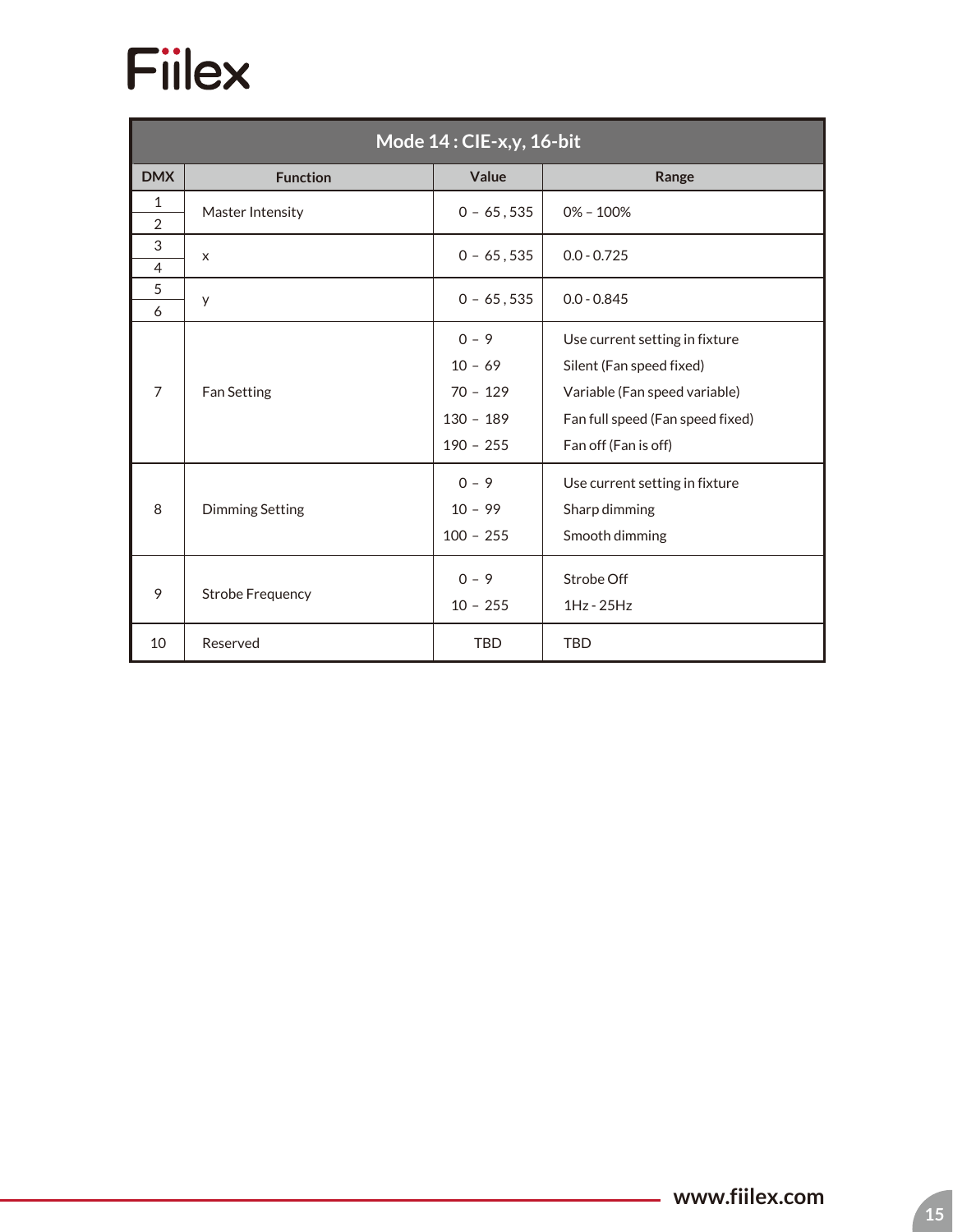

| Mode 15: Gel, 16-bit           |                                      |                                                                                                                                                                                                                                                                                                                  |                                                                                                                                                                                                                                                                                                                       |  |  |  |
|--------------------------------|--------------------------------------|------------------------------------------------------------------------------------------------------------------------------------------------------------------------------------------------------------------------------------------------------------------------------------------------------------------|-----------------------------------------------------------------------------------------------------------------------------------------------------------------------------------------------------------------------------------------------------------------------------------------------------------------------|--|--|--|
| <b>DMX</b>                     | <b>Function</b>                      | Value                                                                                                                                                                                                                                                                                                            | Range                                                                                                                                                                                                                                                                                                                 |  |  |  |
| $\mathbf{1}$<br>$\overline{2}$ | Master Intensity                     | $0 - 65,535$                                                                                                                                                                                                                                                                                                     | $0\% - 100\%$                                                                                                                                                                                                                                                                                                         |  |  |  |
| $\mathfrak{Z}$                 | <b>Gel Filter</b>                    | $0 - 9$<br>$10 - 19$<br>$20 - 29$<br>$30 - 39$<br>$40 - 49$<br>$50 - 59$<br>$60 - 69$<br>$70 - 79$<br>$80 - 89$<br>$90 - 99$<br>$100 - 109$<br>$110 - 119$<br>$120 - 129$<br>$130 - 139$<br>$140 - 149$<br>$150 - 159$<br>$160 - 169$<br>$170 - 179$<br>$180 - 189$<br>$190 - 199$<br>$200 - 209$<br>$210 - 255$ | None<br>Bastard amber<br>Straw<br>Light amber<br>Light flame<br>Golden amber<br>Light red<br>No color pink<br>Middle rose<br>Light Rose Purple<br>Surprise pink<br>No Color Blue<br>Daylight blue<br>Primary blue<br>Moss green<br>Blue green<br>Gel 1<br>Gel 2<br>Gel 3<br>Gel 4<br>Gel 5<br>Reserved for future use |  |  |  |
| 4                              | <b>CCT</b><br>(Disabeld for Gel 1-5) | $0 - 99$<br>$100 - 255$                                                                                                                                                                                                                                                                                          | 3200K<br>6500K                                                                                                                                                                                                                                                                                                        |  |  |  |
| 5                              | Fan Setting                          | $0 - 9$<br>$10 - 69$<br>$70 - 129$<br>$130 - 189$<br>$190 - 255$                                                                                                                                                                                                                                                 | Use current setting in fixture<br>Silent (Fan speed fixed)<br>Variable (Fan speed variable)<br>Fan full speed (Fan speed fixed)<br>Fan off (Fan is off)                                                                                                                                                               |  |  |  |
| 6                              | <b>Dimming Setting</b>               | $0 - 9$<br>$10 - 99$<br>$100 - 255$                                                                                                                                                                                                                                                                              | Use current setting in fixture<br>Sharp dimming<br>Smooth dimming                                                                                                                                                                                                                                                     |  |  |  |
| $\overline{7}$                 | <b>Strobe Frequency</b>              | $0 - 9$<br>$10 - 255$                                                                                                                                                                                                                                                                                            | Strobe Off<br>1Hz - 25Hz                                                                                                                                                                                                                                                                                              |  |  |  |
| 8                              | Reserved                             | <b>TBD</b>                                                                                                                                                                                                                                                                                                       | <b>TBD</b>                                                                                                                                                                                                                                                                                                            |  |  |  |

**www.fiilex.com**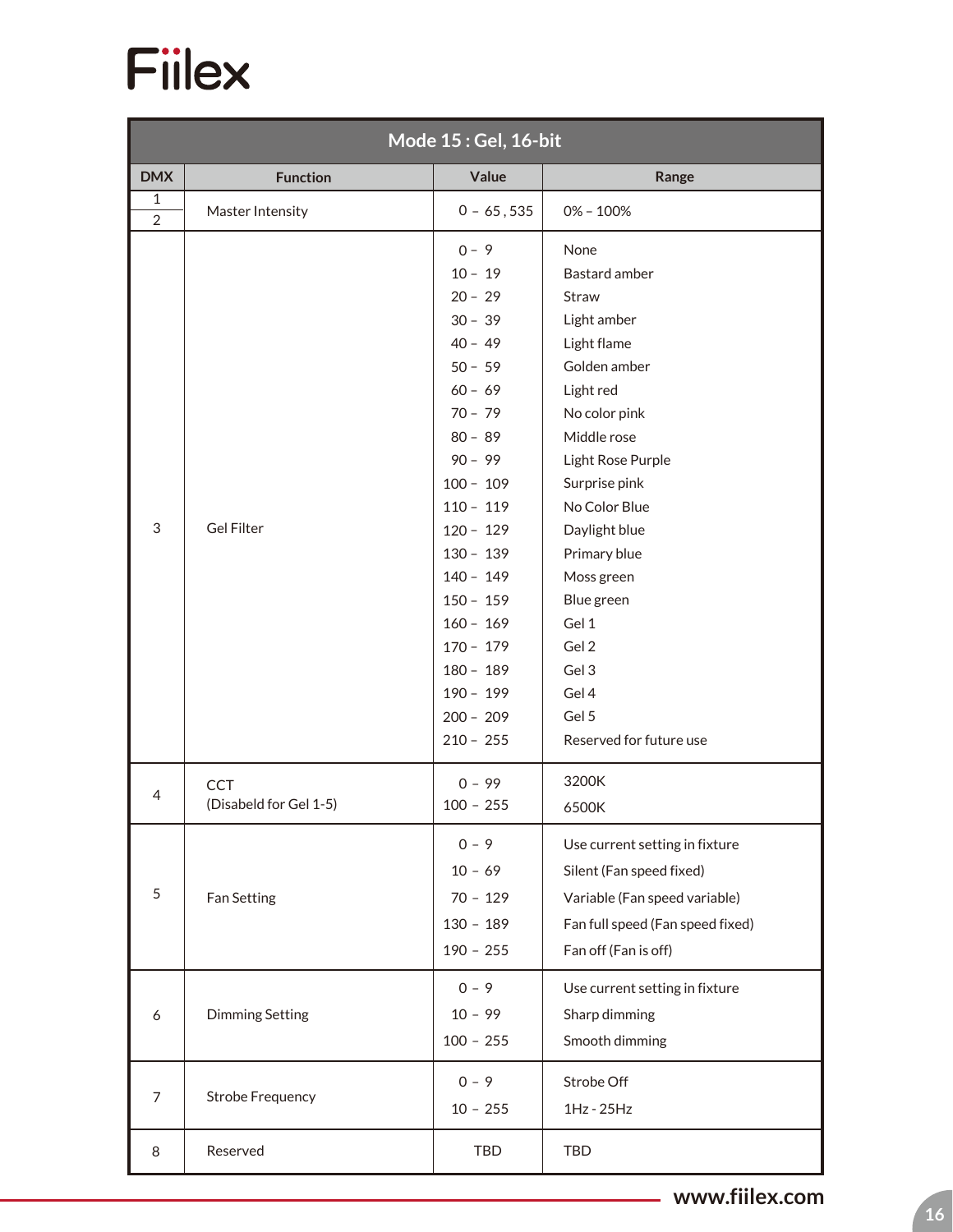

| Mode 16: Effects, 16-bit |                          |                                                                                                                                                                                                         |                                                                                                                                                                                        |  |  |  |  |
|--------------------------|--------------------------|---------------------------------------------------------------------------------------------------------------------------------------------------------------------------------------------------------|----------------------------------------------------------------------------------------------------------------------------------------------------------------------------------------|--|--|--|--|
| <b>DMX</b>               | <b>Function</b>          | Value                                                                                                                                                                                                   | Range                                                                                                                                                                                  |  |  |  |  |
| $1\,$<br>$\overline{2}$  | Master Intensity         | $0 - 65, 535$                                                                                                                                                                                           | $0\% - 100\%$                                                                                                                                                                          |  |  |  |  |
| 3                        | <b>Effect Selection</b>  | $0 - 9$<br>$10 - 19$<br>$20 - 29$<br>$30 - 39$<br>$40 - 49$<br>$50 - 59$<br>$60 - 69$<br>$70 - 79$<br>$80 - 89$<br>$90 - 99$<br>$100 - 109$<br>$110 - 119$<br>$120 - 129$<br>$130 - 139$<br>$140 - 149$ | No effect<br>Candle<br>Club light<br>Color chase<br>Cop car<br>Fireworks<br>Lightning<br>Paparazzi<br>Strobe<br>Television<br>Effect 1<br>Effect 2<br>Effect 3<br>Effect 4<br>Effect 5 |  |  |  |  |
| 4                        |                          | $150 - 255$                                                                                                                                                                                             | Reserved for future use                                                                                                                                                                |  |  |  |  |
| 5                        | <b>Effect Function 1</b> |                                                                                                                                                                                                         |                                                                                                                                                                                        |  |  |  |  |
| 6<br>$\overline{7}$      | <b>Effect Function 2</b> | See table below                                                                                                                                                                                         |                                                                                                                                                                                        |  |  |  |  |
| 8<br>9                   | <b>Effect Function 3</b> |                                                                                                                                                                                                         |                                                                                                                                                                                        |  |  |  |  |
| 10<br>11                 | <b>Effect Function 4</b> |                                                                                                                                                                                                         |                                                                                                                                                                                        |  |  |  |  |
| 12<br>13                 | <b>Effect Function 5</b> | Reserved for future use                                                                                                                                                                                 |                                                                                                                                                                                        |  |  |  |  |
| 14<br>15                 | <b>Effect Function 6</b> |                                                                                                                                                                                                         |                                                                                                                                                                                        |  |  |  |  |
| 16                       | Fan Setting              | $0 - 9$<br>$10 - 69$<br>$70 - 129$<br>$130 - 189$<br>$190 - 255$                                                                                                                                        | Use current setting in fixture<br>Silent (Fan speed fixed)<br>Variable (Fan speed variable)<br>Fan full speed (Fan speed fixed)<br>Fan off (Fan is off)                                |  |  |  |  |
| 17<br>18                 | Reserved                 | TBD                                                                                                                                                                                                     | <b>TBD</b>                                                                                                                                                                             |  |  |  |  |